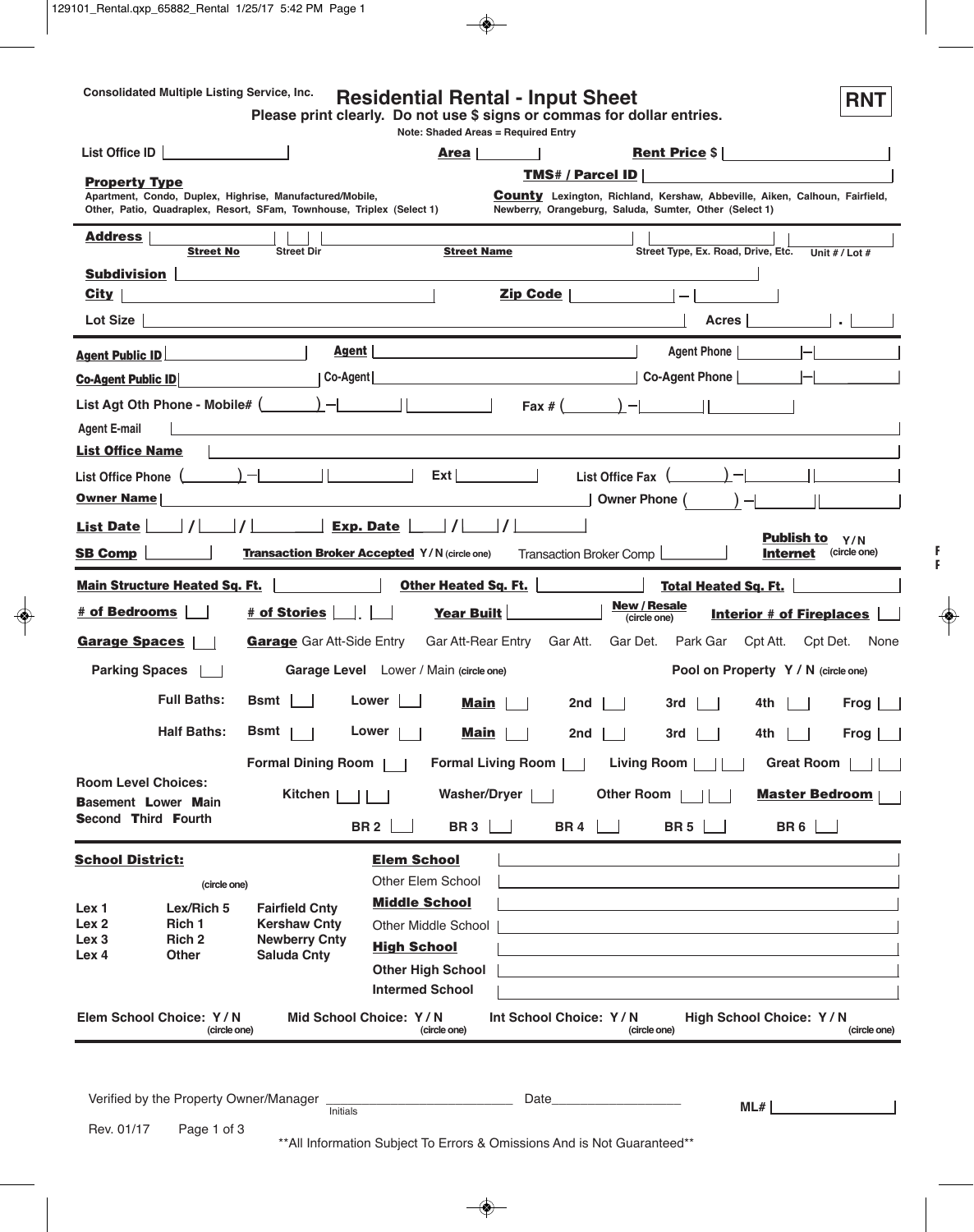| List Office ID ______________           |                                                                                                                            |                                  | <b>Consolidated Multiple Listing Service, Inc.</b> |                          |  |  |  |  |
|-----------------------------------------|----------------------------------------------------------------------------------------------------------------------------|----------------------------------|----------------------------------------------------|--------------------------|--|--|--|--|
|                                         |                                                                                                                            |                                  |                                                    | <b>RNT</b>               |  |  |  |  |
|                                         |                                                                                                                            |                                  |                                                    |                          |  |  |  |  |
|                                         |                                                                                                                            | Pets Allowed                     | Pet Fee $\Box$                                     |                          |  |  |  |  |
| <b>Seurity Deposit \$</b>               |                                                                                                                            | <b>Credit Check \$</b>           | Other Fee $\frac{1}{2}$                            |                          |  |  |  |  |
|                                         |                                                                                                                            |                                  |                                                    |                          |  |  |  |  |
| <b>Owner / Tenant / None Pays:</b>      | $(O = Owner$                                                                                                               | $T = T$ enant<br>$N = None$      |                                                    |                          |  |  |  |  |
| Gas                                     | <b>Electric</b><br><b>Heating</b>                                                                                          | <b>Cooling</b>                   | <b>Cable</b>                                       | <b>Pest Control</b>      |  |  |  |  |
| Water                                   | <b>Sewer</b><br>Lawn                                                                                                       | <b>Trash</b>                     | Pool                                               | <b>Security</b>          |  |  |  |  |
|                                         | <b>PUBLIC REMARKS</b> Additional remarks attach separate page. (1500 char max - No Branding, Sales Incentives, Bonuses, or |                                  |                                                    |                          |  |  |  |  |
| Codes - Must Be Fair Housing Compliant) |                                                                                                                            |                                  |                                                    |                          |  |  |  |  |
|                                         |                                                                                                                            |                                  |                                                    |                          |  |  |  |  |
|                                         |                                                                                                                            |                                  |                                                    |                          |  |  |  |  |
|                                         |                                                                                                                            |                                  |                                                    |                          |  |  |  |  |
|                                         |                                                                                                                            |                                  |                                                    |                          |  |  |  |  |
|                                         |                                                                                                                            |                                  |                                                    |                          |  |  |  |  |
|                                         |                                                                                                                            |                                  |                                                    |                          |  |  |  |  |
|                                         |                                                                                                                            |                                  |                                                    |                          |  |  |  |  |
|                                         |                                                                                                                            |                                  |                                                    |                          |  |  |  |  |
|                                         |                                                                                                                            |                                  |                                                    |                          |  |  |  |  |
|                                         | AGENT REMARKS (NON-PUBLIC) Attach separate page if necessary. (500 char max)                                               |                                  |                                                    |                          |  |  |  |  |
|                                         |                                                                                                                            |                                  |                                                    |                          |  |  |  |  |
|                                         |                                                                                                                            |                                  |                                                    |                          |  |  |  |  |
|                                         |                                                                                                                            |                                  |                                                    |                          |  |  |  |  |
|                                         |                                                                                                                            |                                  |                                                    |                          |  |  |  |  |
|                                         | <b>DIRECTIONS</b> Attach separate page if necessary. (300 char max)                                                        |                                  |                                                    |                          |  |  |  |  |
|                                         |                                                                                                                            |                                  |                                                    |                          |  |  |  |  |
|                                         |                                                                                                                            |                                  |                                                    |                          |  |  |  |  |
|                                         |                                                                                                                            |                                  |                                                    |                          |  |  |  |  |
|                                         |                                                                                                                            | <b>CHECK ALL THAT APPLY</b>      |                                                    |                          |  |  |  |  |
| <b>EXTERIOR</b>                         | Brick - All Sides (Abv Found)<br>□                                                                                         | View - Cove<br>□                 | □<br>Sprinkler                                     | Pool Type                |  |  |  |  |
| <b>Style</b>                            | $\Box$<br>Brick - Partial (Abv Found)                                                                                      | $\Box$<br>View - Big Water       | $\Box$<br>Stable                                   | $\Box$<br>Above Ground   |  |  |  |  |
| Antebellum<br>$\Box$                    | □<br>Cedar                                                                                                                 | <b>Waterfront Community</b><br>□ | $\Box$<br>Studio                                   | □<br>Indoor              |  |  |  |  |
| <b>Bi-level</b><br>$\Box$               | □<br>Fiber Cement i.e. Hardy Plank                                                                                         | <b>Exterior</b>                  | □<br>Workshop                                      | □<br>Inground - Gunite   |  |  |  |  |
| Bungalow<br>□                           | $\Box$<br>Log                                                                                                              | $\Box$<br>Airplane Hangar        | Fencing                                            | Inground - Other<br>□    |  |  |  |  |
| $\Box$<br>Cape Cod                      | □<br>Other<br>□<br>Stone                                                                                                   | □<br>Barn                        | <b>Around Pool</b><br>□                            | Inground - Vinyl<br>□    |  |  |  |  |
| Charleston<br>$\Box$                    | $\Box$<br>Stucco - Hard Coat                                                                                               | $\Box$<br><b>Boat Ramp</b>       | $\Box$<br><b>Barbed Wire</b>                       | <b>Road Type</b>         |  |  |  |  |
| Colonial<br>□                           | □<br>Stucco - Synthetic                                                                                                    | $\Box$<br>Deck                   | $\Box$<br>Chain Link                               | Dirt<br>□                |  |  |  |  |
| Contemporary<br>$\Box$                  | $\Box$<br>Vinyl                                                                                                            | <b>Dock</b><br>□                 | □<br>Front                                         | Gravel<br>□              |  |  |  |  |
| $\Box$<br>Country                       | Wood<br>□                                                                                                                  | Dock - Shared<br>□               | $\Box$<br>Full                                     | Paved<br>□               |  |  |  |  |
| $\Box$<br>Craftsman                     | Wood Fiber i.e. Masonite<br>□                                                                                              | $\Box$<br>Fireplace              | <b>Horse Fence</b><br>$\Box$                       | □<br>Private Maintenance |  |  |  |  |

- nCraftsman
- nHouse-Apt
- Log
- □ Other<br>□ Ranch
- nRanch
- □ Traditional<br>□ Tri-Level
- Tri-Level
- D Victorian
- **■** Williamsburg

## **Exterior Finish**

- **■** Aluminum
- Asbestos
- n Block
- $\Box$  Fireplace
- □ Front Porch
- $\Box$  Grill
- **n** Guest House
- **n** Gutters Full
- Gutters Partial
- $\Box$  Hot Tub
- **■** Irrigation Well n Landscape Lighting
- **■** Patio

Verified by the Property Owner/Manager \_\_\_\_\_\_\_\_\_\_\_\_\_\_\_\_\_\_\_\_\_\_\_\_\_\_ Date\_\_\_\_\_\_\_\_\_\_\_\_\_\_\_\_\_\_

**Initials** 

Water Frontage Type D Common Lake D Common Pond **■** Creek

nDeeded Lake Access

**n** Lake Monticello **n** On Lake Murray nOn Lake Wateree **■** Private Pond

D Ocean

nRiver n River Access

- D Pool House
- **n** Porch (not screened)
- □ Screen Porch
- n Shed
- **n** Horse Fence
- nvisible Fencing
- **n** Livestock Fence
	-
	-
	-
- **n** Rear Only Brick
- Rear Only Chain Link
	- □ Rear Only Other
		-
	- □ Rear Only Wood
	- □ Rear Only Wrought Iron
		-

**ML#**

- n Other
- D Unassigned
- **Parking** n Assigned n Carport
- n Covered
- n Garage  $\square$  None
- n Off Street
	-
	-
- 
- 
- □ None
- n Partial
- **n** Privacy Fence
- Rear Only Aluminum
	-
	-
- **n** Rear Only Vinyl
	-
- n Wood
	-

- 
- 
-